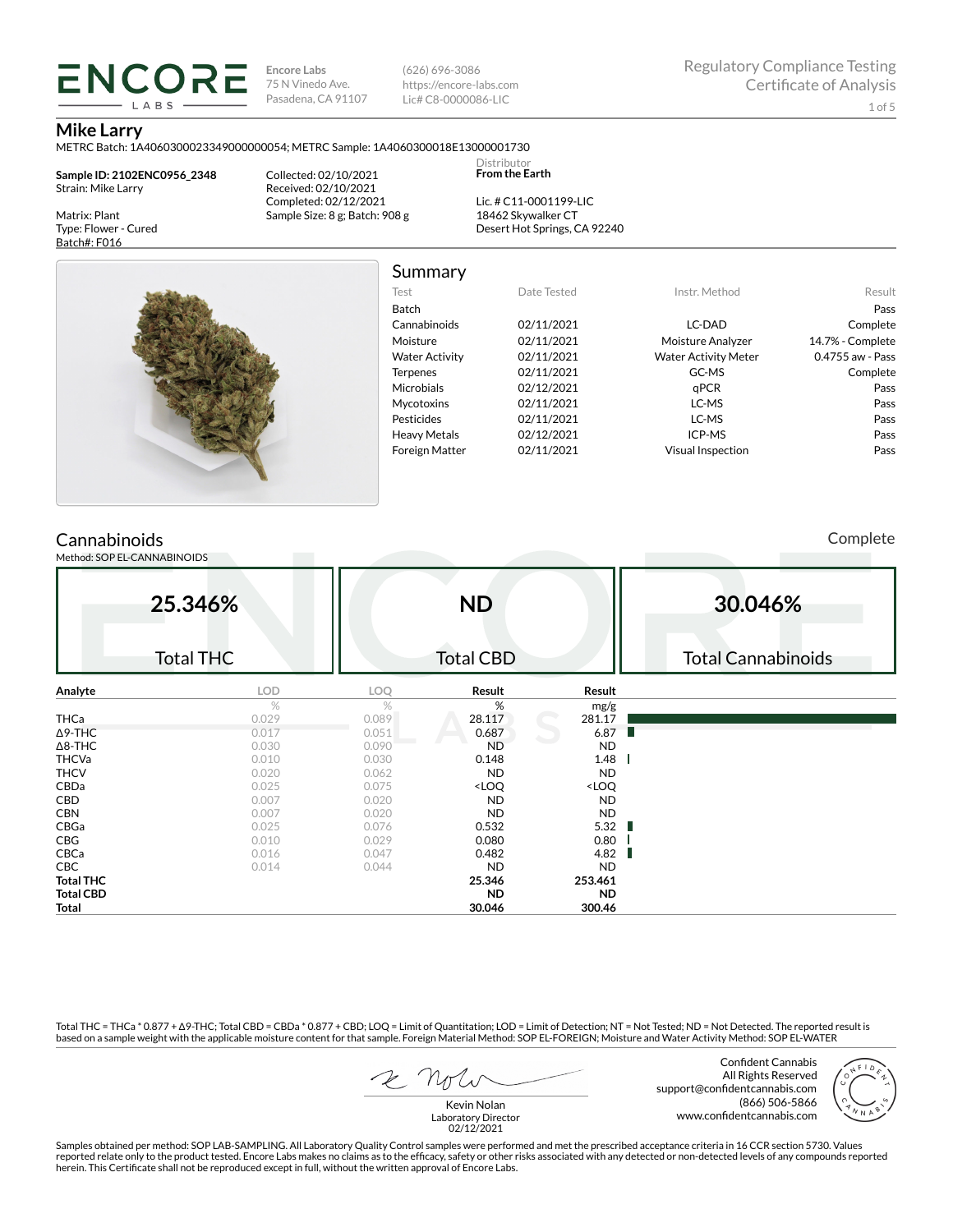**ENCORE Encore Labs** 75 N Vinedo Ave. Pasadena, CA 91107

(626) 696-3086 https://encore-labs.com Lic# C8-0000086-LIC

## **Mike Larry**

LABS

| Sample ID: 2102ENC0956_2348<br>Strain: Mike Larry     | Collected: 02/10/2021<br>Received: 02/10/2021           | Distributor<br><b>From the Earth</b>                                         |                                                          |                              |  |
|-------------------------------------------------------|---------------------------------------------------------|------------------------------------------------------------------------------|----------------------------------------------------------|------------------------------|--|
| Matrix: Plant<br>Type: Flower - Cured<br>Batch#: F016 | Completed: 02/12/2021<br>Sample Size: 8 g; Batch: 908 g | Lic. # C11-0001199-LIC<br>18462 Skywalker CT<br>Desert Hot Springs, CA 92240 |                                                          |                              |  |
| Terpenes                                              |                                                         |                                                                              |                                                          |                              |  |
| Method: SOP EL-TERPENES<br>Analyte                    | <b>LOD</b>                                              | <b>LOO</b>                                                                   | Result                                                   | <b>Result</b>                |  |
|                                                       | $\%$                                                    | $\%$                                                                         | %                                                        | mg/g                         |  |
| β-Caryophyllene                                       | 0.003                                                   | 0.011                                                                        | 0.850                                                    | 8.50                         |  |
| δ-Limonene                                            | 0.002                                                   | 0.011                                                                        | 0.504                                                    | 5.04                         |  |
| α-Humulene                                            | 0.002                                                   | 0.011                                                                        | 0.355                                                    | 3.55                         |  |
| β-Myrcene                                             | 0.002                                                   | 0.011                                                                        | 0.221                                                    | 2.21                         |  |
| Linalool                                              | 0.002                                                   | 0.011                                                                        | 0.134                                                    | 1.34                         |  |
| α-Bisabolol                                           | 0.002                                                   | 0.011                                                                        | 0.106                                                    | 1.06                         |  |
| β-Pinene                                              | 0.001                                                   | 0.011                                                                        | 0.074                                                    | 0.74                         |  |
| α-Pinene                                              | 0.001                                                   | 0.011                                                                        | 0.041                                                    | 0.41                         |  |
| Camphene                                              | 0.001                                                   | 0.011                                                                        | 0.011                                                    | 0.11                         |  |
| α-Terpinene                                           | 0.002                                                   | 0.011                                                                        | <b>ND</b>                                                | <b>ND</b>                    |  |
| cis-Nerolidol                                         | 0.000                                                   | 0.004                                                                        | <b>ND</b>                                                | <b>ND</b>                    |  |
| δ-3-Carene                                            | 0.001                                                   | 0.011                                                                        | <b>ND</b>                                                | <b>ND</b>                    |  |
| Eucalyptol                                            | 0.002                                                   | 0.011                                                                        | <b>ND</b>                                                | <b>ND</b>                    |  |
| y-Terpinene                                           | 0.002                                                   | 0.011                                                                        | <b>ND</b>                                                | <b>ND</b>                    |  |
| Guaiol                                                | 0.002                                                   | 0.011                                                                        | <b>ND</b>                                                | <b>ND</b>                    |  |
| Isopulegol                                            | 0.003                                                   | 0.011                                                                        | <b>ND</b>                                                | <b>ND</b>                    |  |
| Ocimene                                               | 0.002                                                   | 0.011                                                                        | <b>ND</b>                                                | <b>ND</b>                    |  |
| <b>Terpinolene</b>                                    | 0.002                                                   | 0.011                                                                        | <loq< td=""><td><loq< td=""><td></td></loq<></td></loq<> | <loq< td=""><td></td></loq<> |  |
| trans-Nerolidol                                       | 0.001                                                   | 0.007                                                                        | <b>ND</b>                                                | <b>ND</b>                    |  |
| Total                                                 |                                                         |                                                                              | 2.296                                                    | 22.96                        |  |

# Primary Aromas



Date Tested: 02/11/2021<br>LOQ = Limit of Quantitation; LOD = Limit of Detection; NT = Not Tested; ND = Not Detected. The reported result is based on a sample weight with the applicable moisture content for that sample.



2 not

Confident Cannabis All Rights Reserved support@confidentcannabis.com (866) 506-5866 www.confidentcannabis.com



Kevin Nolan Laboratory Director 02/12/2021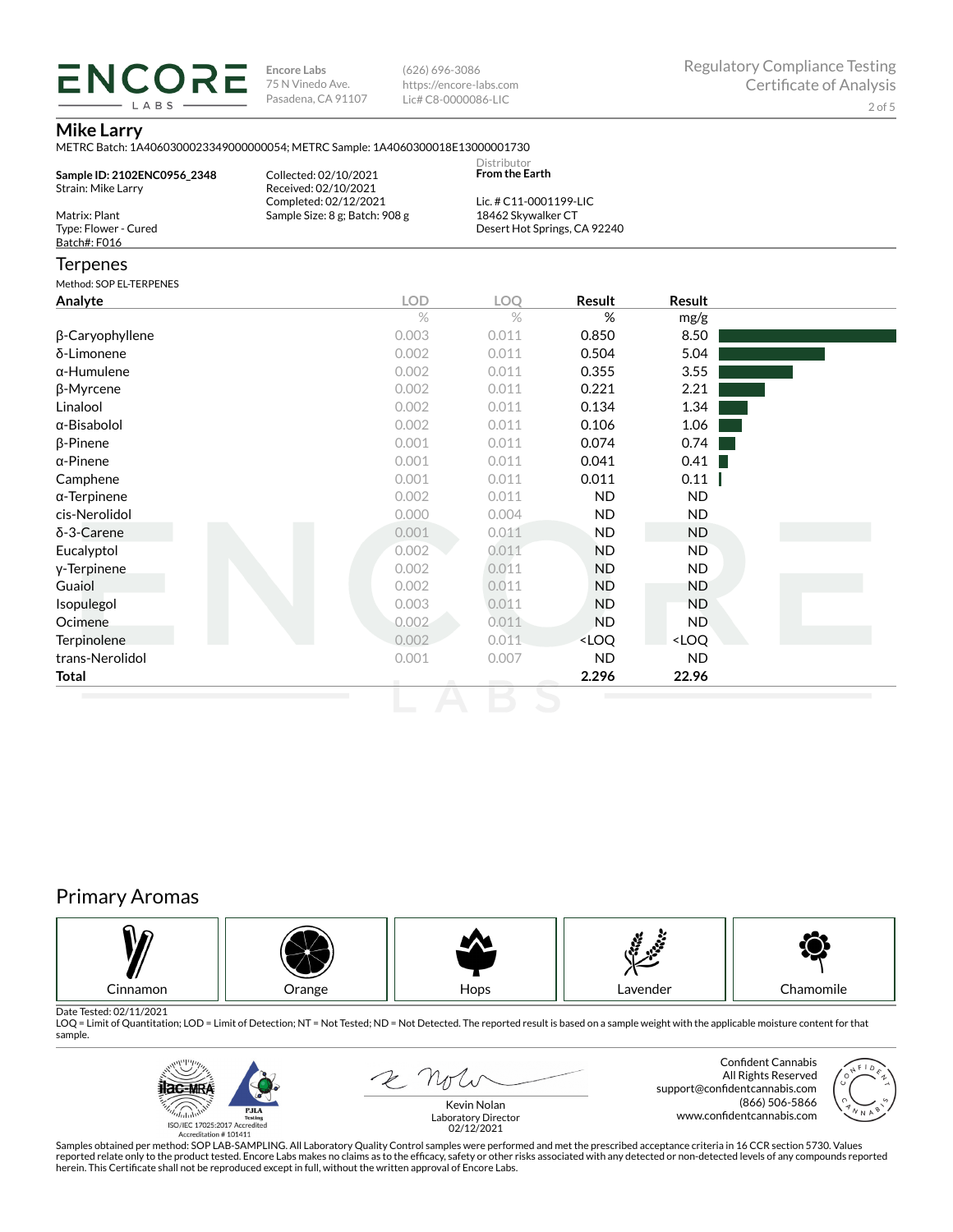**Encore Labs** 75 N Vinedo Ave. Pasadena, CA 91107 (626) 696-3086 https://encore-labs.com Lic# C8-0000086-LIC

> Distributor **From the Earth**

### **Mike Larry**

Matrix: Plant Type: Flower - Cured Batch#: F016

Pesticides

METRC Batch: 1A4060300023349000000054; METRC Sample: 1A4060300018E13000001730

**Sample ID: 2102ENC0956\_2348** Strain: Mike Larry

**ENCORE** LABS

> Received: 02/10/2021 Completed: 02/12/2021 Sample Size: 8 g; Batch: 908 g

Collected: 02/10/2021

Lic. # C11-0001199-LIC 18462 Skywalker CT Desert Hot Springs, CA 92240

#### Method: SOP EL-PesticidesLCMS LC-MS **Analyte LOD LOQ Limit Result Status**  $\mu$ g/g  $\mu$ g/g  $\mu$ g/g  $\mu$ g/g Abamectin 0.005 0.02 0.1 ND Pass Acephate 0.002 0.01 0.1 ND Pass Acequinocyl 0.01 0.02 0.1 ND Pass Acetamiprid 0.005 0.02 0.1 ND Pass Aldicarb 0.05 0.1 0.05 ND Pass Azoxystrobin 0.005 0.02 0.1 ND Pass Bifenazate 0.005 0.01 0.1 ND Pass Bifenthrin 0.005 0.01 3 ND Pass Boscalid 0.02 0.05 0.1 ND Pass **Captan 12 0.2 0.3 0.7 ND Pass Carbaryl 0.02 0.05 0.5 ND Pass** Carbofuran 0.05 0.1 0.05 ND Pass Chlorantraniliprole 0.002 0.01 10 ND Pass Chlordane 0.05 0.1 0.05 ND Pass Chlorfenapyr 0.05 0.1 0.05 ND Pass Chlorpyrifos 0.05 0.1 0.05 ND Pass Clofentezine 0.01 0.02 0.1 ND Pass Coumaphos 0.02 0.05 0.02 ND Pass Cyfluthrin 0.05 0.1 2 ND Pass Cypermethrin 0.1 0.2 1 ND Pass Daminozide 0.02 0.05 0.02 ND Pass **Diazinon** 0.002 0.01 0.1 ND Pass Dichlorvos 0.02 0.05 0.02 ND Pass Dimethoate 0.02 0.05 0.02 ND Pass Dimethomorph 0.005 0.02 2 ND Pass Ethoprophos 0.05 0.1 0.05 ND Pass Etofenprox 0.05 0.1 0.05 ND Pass Etoxazole 0.005 0.02 0.1 ND Pass Fenhexamid 0.005 0.02 0.1 ND Pass Fenoxycarb 0.05 0.1 0.05 ND Pass Fenpyroximate 0.005 0.02 0.1 ND Pass Fipronil 0.05 0.1 0.05 ND Pass Flonicamid 0.01 0.02 0.1 ND Pass **Analyte LOD LOQ Limit Result Status**  $\mu$ g/g  $\mu$ g/g  $\mu$ g/g  $\mu$ g/g Fludioxonil 0.01 0.05 0.1 ND Pass Hexythiazox 0.005 0.02 0.1 ND Pass **Imazalil 11 0.05 0.1 0.05 ND Pass** Imidacloprid 0.005 0.02 5 ND Pass Kresoxim Methyl  $0.005$  0.02 0.1 ND Pass **Malathion** 0.02 0.05 0.5 **ND Pass** Metalaxyl 0.002 0.005 2 ND Pass Methiocarb 0.05 0.1 0.05 ND Pass **Methomyl** 0.01 0.02 1 **ND Pass** Mevinphos 0.02 0.05 0.02 ND Pass Myclobutanil 0.005 0.01 0.1 ND Pass **Naled 1200 0.01 0.02 0.1 ND Pass Oxamyl** 0.005 0.01 0.5 **ND Pass** Paclobutrazol 0.05 0.1 0.05 ND Pass Parathion Methyl 0.02 0.05 0.02 ND Pass Pentachloronitrobenzene 0.02 0.05 0.1 ND Pass Permethrin 0.02 0.05 0.5 ND Pass Phosmet 0.01 0.02 0.1 ND Pass Piperonyl Butoxide 0.002 0.01 3 ND Pass Prallethrin 0.005 0.02 0.1 ND Pass Propiconazole 0.005 0.01 0.1 ND Pass **Propoxur 1988 0.05 0.1 0.05 ND Pass** Pyrethrins 0.02 0.05 0.5 ND Pass **Pyridaben 1988 0.005 0.01 0.1 ND Pass Spinetoram 0.005 0.01 0.1 ND Pass** Spinosad 0.005 0.01 0.1 ND Pass Spiromesifen 0.01 0.02 0.1 ND Pass Spirotetramat 0.005 0.01 0.1 ND Pass Spiroxamine 0.05 0.1 0.05 ND Pass Tebuconazole 0.005 0.01 0.1 ND Pass Thiacloprid 0.02 0.05 0.02 ND Pass Thiamethoxam 0.005 0.01 5 ND Pass Trifloxystrobin 0.005 0.01 0.1 ND Pass

LOQ = Limit of Quantitation; LOD = Limit of Detection; NT = Not Tested; ND = Not Detected.

**Hac-MRA P.ILA**  $d_{\rm obs}$ ISO/IEC 17025:2017 Accredited

Accreditation #101411

Z Note

Confident Cannabis All Rights Reserved support@confidentcannabis.com (866) 506-5866 www.confidentcannabis.com



Kevin Nolan Laboratory Director 02/12/2021

Samples obtained per method: SOP LAB-SAMPLING. All Laboratory Quality Control samples were performed and met the prescribed acceptance criteria in 16 CCR section 5730. Values reported relate only to the product tested. Encore Labs makes no claims as to the efficacy, safety or other risks associated with any detected or non-detected levels of any compounds reported herein. This Certificate shall not be reproduced except in full, without the written approval of Encore Labs.

Pass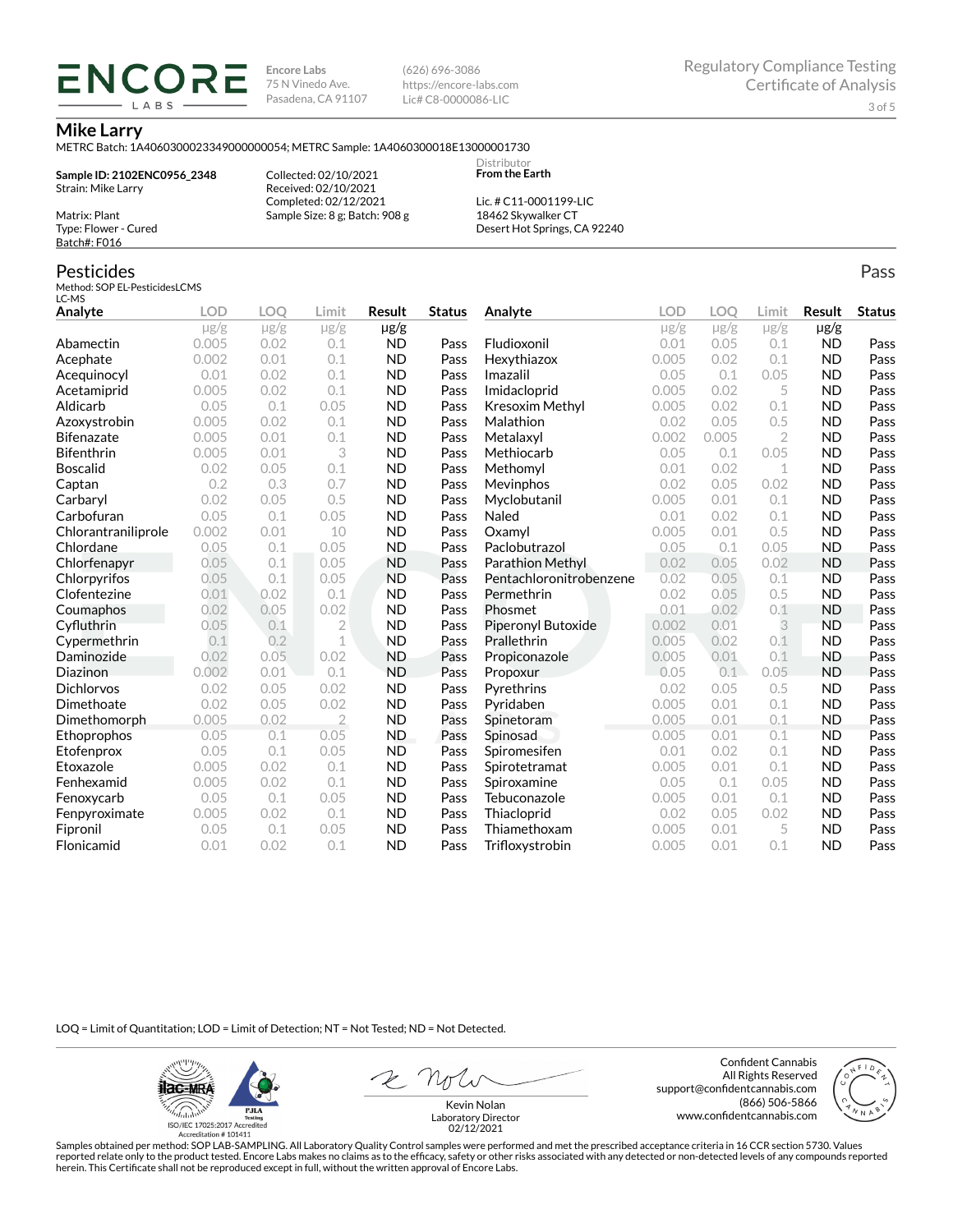**ENCORE Encore Labs** 75 N Vinedo Ave. Pasadena, CA 91107 LABS

(626) 696-3086 https://encore-labs.com Lic# C8-0000086-LIC

### **Mike Larry**

METRC Batch: 1A4060300023349000000054; METRC Sample: 1A4060300018E13000001730

| Analyte                                | <b>LOD</b><br>110/60                                    | LOO<br>110/6                                 | Limit<br>$\frac{1}{\alpha}$ | Result<br>100/kg | <b>Status</b> |
|----------------------------------------|---------------------------------------------------------|----------------------------------------------|-----------------------------|------------------|---------------|
| Method: SOP EL-PesticidesLCMS<br>LC-MS |                                                         |                                              |                             |                  |               |
| <b>Mycotoxins</b>                      |                                                         |                                              |                             |                  | Pass          |
| Batch#: F016                           |                                                         |                                              |                             |                  |               |
| Type: Flower - Cured                   |                                                         | Desert Hot Springs, CA 92240                 |                             |                  |               |
| Matrix: Plant                          | Completed: 02/12/2021<br>Sample Size: 8 g; Batch: 908 g | Lic. # C11-0001199-LIC<br>18462 Skywalker CT |                             |                  |               |
| Strain: Mike Larry                     | Received: 02/10/2021                                    |                                              |                             |                  |               |
| Sample ID: 2102ENC0956 2348            | Collected: 02/10/2021                                   | Distributor<br><b>From the Earth</b>         |                             |                  |               |

|                         | µg/kg | µg/kg | µg/kg | µg/kg     |               |
|-------------------------|-------|-------|-------|-----------|---------------|
| <b>B1</b>               |       |       |       | ND        | Tested        |
| <b>B2</b>               |       |       |       | ND        | Tested        |
| G1                      |       |       |       | ND        | <b>Tested</b> |
| G <sub>2</sub>          |       |       |       | <b>ND</b> | Tested        |
| Ochratoxin A            |       |       | 20    | ND        | Pass          |
| <b>Total Aflatoxins</b> |       |       | 20    | <b>ND</b> | Pass          |



Date Tested: 02/11/2021 LOQ = Limit of Quantitation; LOD = Limit of Detection; NT = Not Tested; ND = Not Detected.



 $R$  Mr

Confident Cannabis All Rights Reserved support@confidentcannabis.com (866) 506-5866 www.confidentcannabis.com



Kevin Nolan Laboratory Director 02/12/2021